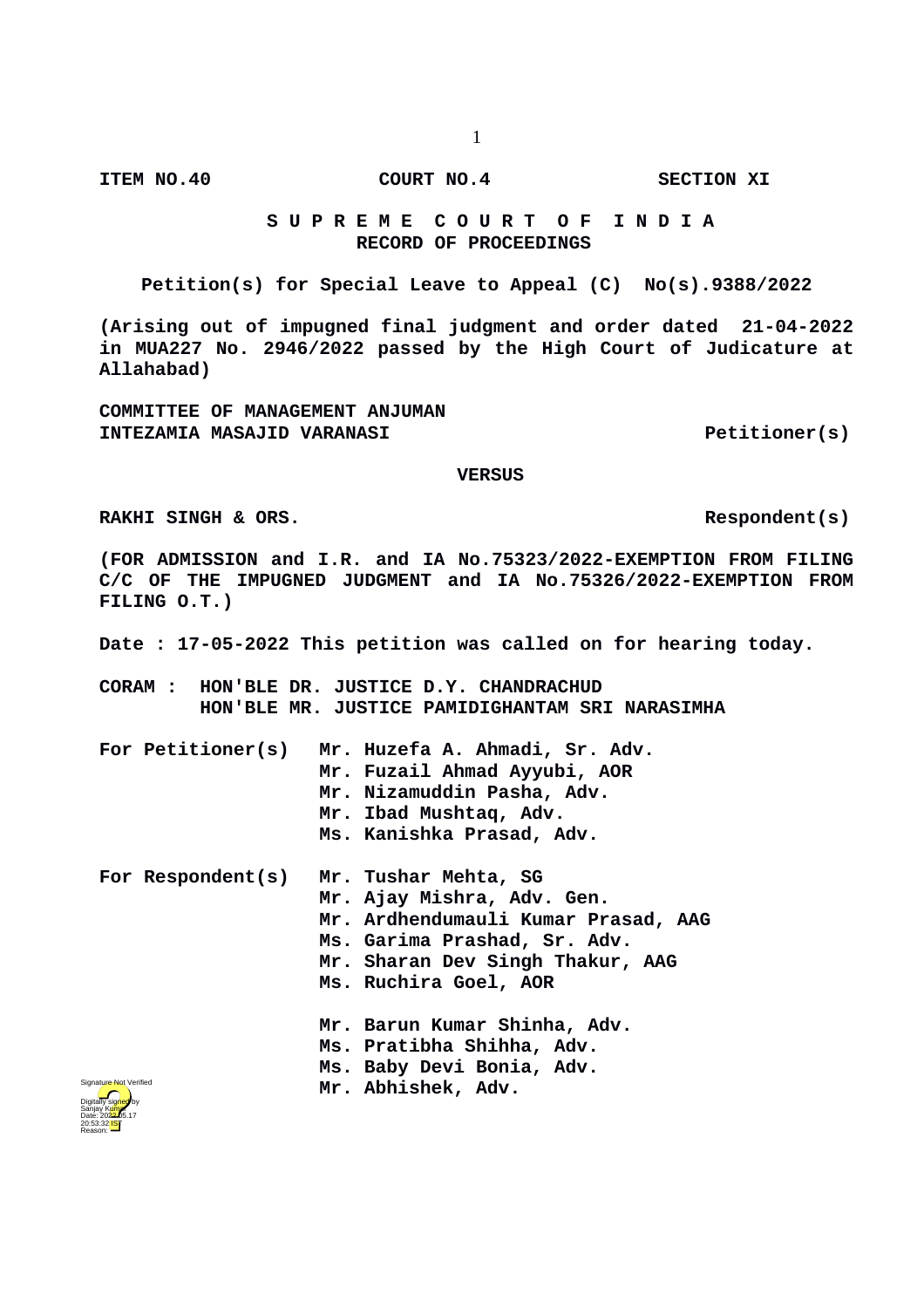## **UPON hearing the counsel the Court made the following O R D E R**

- 1 The orders of the Civil Judge, Senior Division, Varanasi dated 18 August 2021, 5 April 2022 and 8 April 2022 were questioned before the Single Judge of the High Court of Judicature at Allahabad in a petition under Article 227 of the Constitution<sup>[1](#page-1-0)</sup>. The Single Judge by an order dated 21 April 2022 rejected the petition.
- 2 In pursuance of the order of the Trial Judge, the Commissioner commenced executing the work of the Commission on 14 and 15 May 2022.
- 3 During the course of the execution of the work of the Commission, an application was moved before the Trial Judge on 16 May 2022 by counsel for the plaintiffs stating as follows :

"Sir

Today on 16.05.2022, a Shivalinga is found in Masjid Complex at the place where Waju Khana is there..

This is a very important piece of evidence.

Kindly make the following directions -

1. Direct the C.R.P.F. Commandant to seal the Waju Khana with proper force.

2. Kindly direct the District Magistrate to restrict entire of Muslims for offering Namaz.

Not more than 20 Muslims be allowed to offer Namaz.

3. Kindly stop the usage of Weju Khana with immediate effect "

<span id="page-1-0"></span>1 Matters under Article 227 No. 2946 of 2022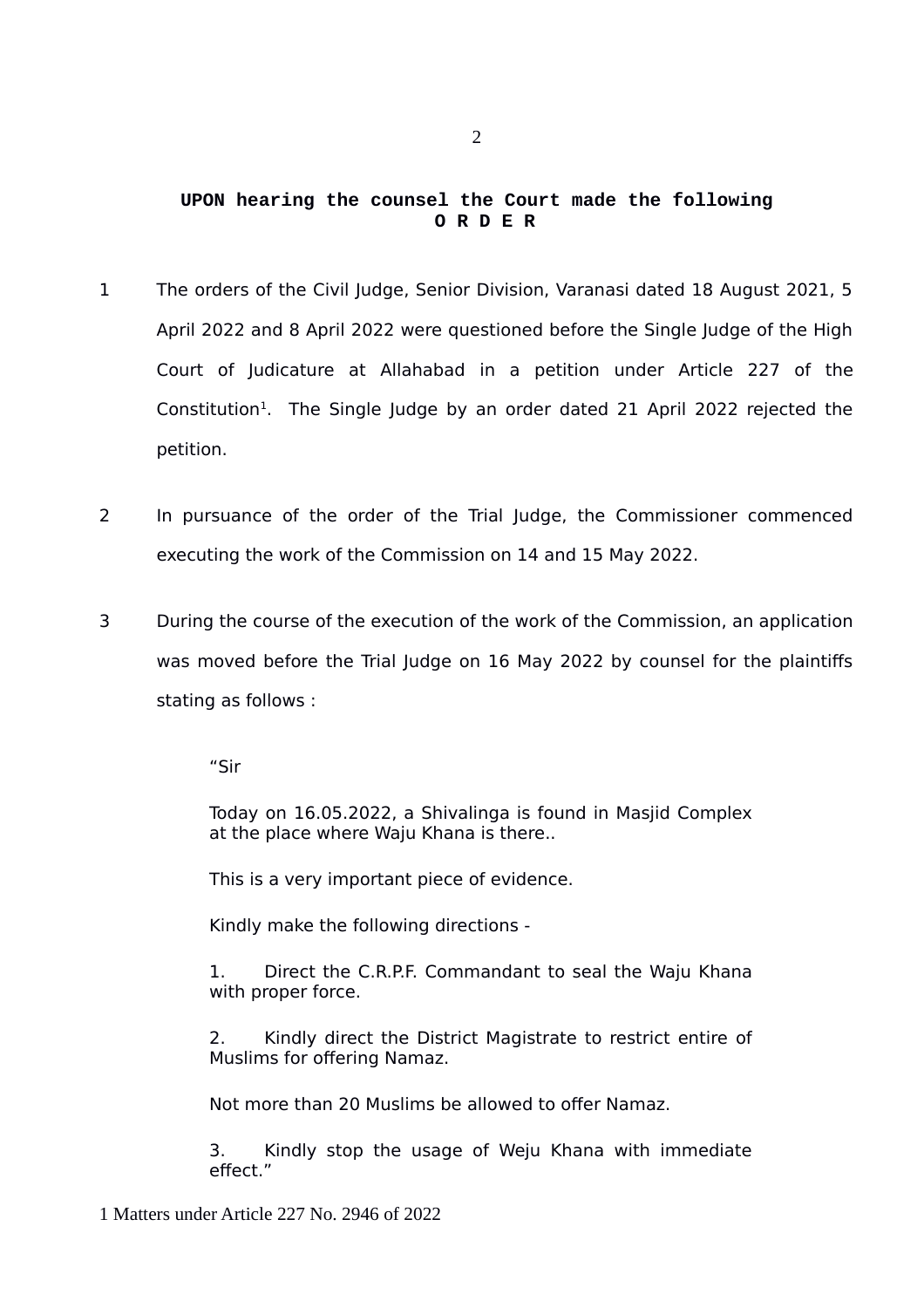4. On the above application, the following order has been passed  $ex\text{-}parte$ :

"Application 78Ga is allowed. The DM, Varanasi is directed that the place where Shivalinga has been found should be sealed with immediate effect and entry of any person should be prohibited in the sealed area. The DM, Varanasi, Police prohibited in the sealed area. Commissioner, Police Commissionerate, Varanasi and the C.R.P.F. Commandant, Varanasi, are directed that the individual responsibility for the protection and preservation of the place which is being sealed shall be individually upon the aforesaid officers. With regards to the place being sealed the responsibility of supervision of what is being done by the administration shall be upon the Director General of Police, Police Headquarters, Uttar Pradesh, Lucknow and Principal Secretary, U.P. Government, Lucknow."

- 5. Issue notice returnable on 19 May 2022. Dasti permitted in addition.
- 6. Mr Huzefa A Ahmadi, learned senior counsel appearing on behalf of the petitioner, submits that since the Trial Judge has allowed application No 78Ga, the order is susceptible of the interpretation that the entirety of the reliefs which were sought has been allowed. Learned senior counsel urged that the above order has been passed ex-parte when the work of the Commission was in progress and that the petitioners question the order to carry out a survey on the ground of jurisdiction.
- 7 Mr Tushar Mehta, learned Solicitor General, appears for the State of Uttar Pradesh.
- 8 In order to obviate any dispute on the meaning and content of the order of the Trial Judge, the operation and ambit of the order dated 16 May 2022 shall stand restricted to the extent that the District Magistrate, Varanasi shall ensure that the area where the Shivalinga is stated to have been found, as indicated in the order, shall be duly protected.